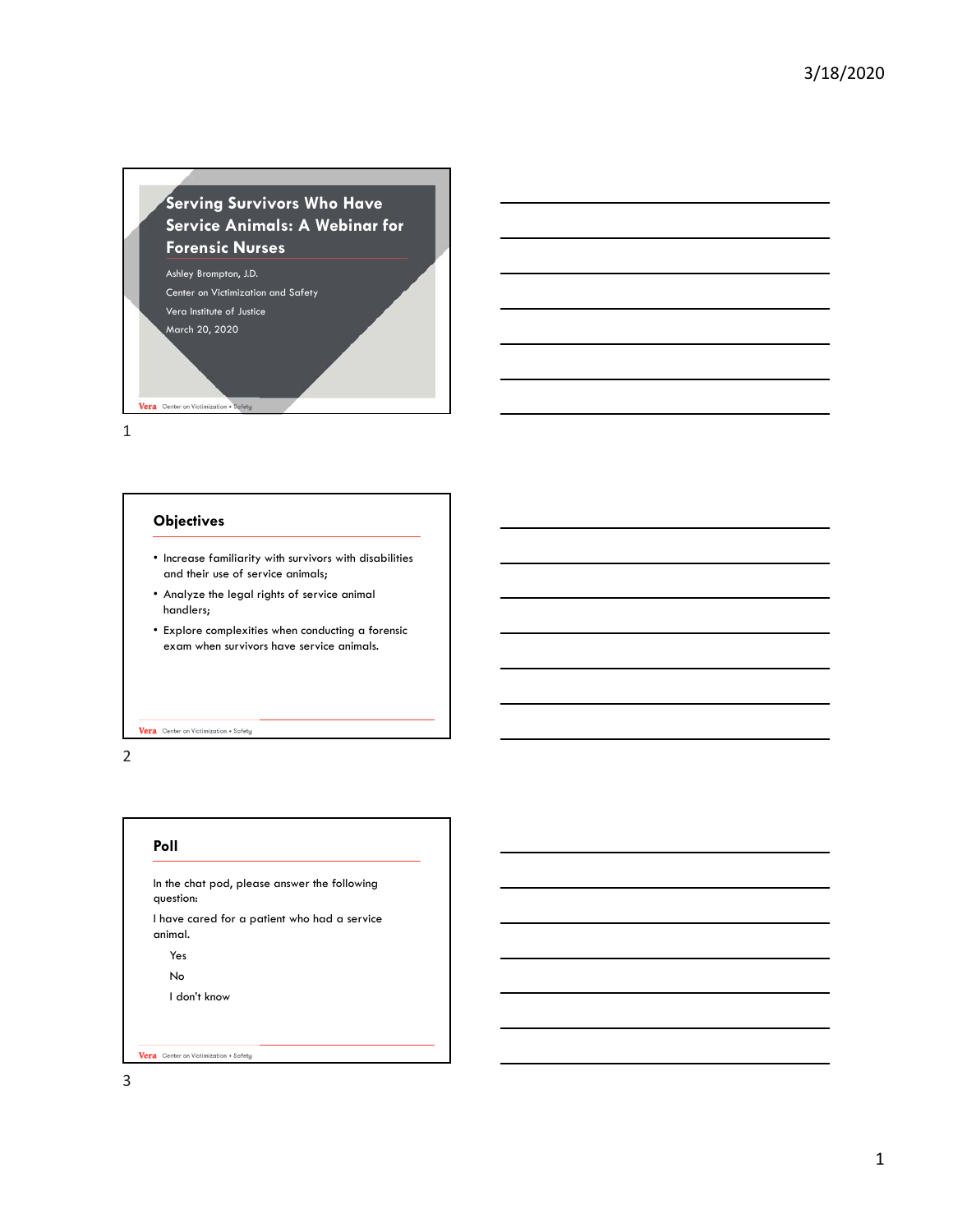

4

## **Service animals bring independence, but also barriers**

- Service animals provide independence for people with disabilities by assisting them in their activities of daily living.
- However, when agencies do not know the role that service animals play, they can unintentionally create barriers for service animal users, such as:
- Asking for unnecessary "certifications" or paperwork
- Refusing access to spaces or programming.

Vera Center on Victimization + Safety

5

### **Service animals**

A service animal is "a **dog** that is **individually trained** to do **work or perform tasks** for a person with a disability."

- No other species of animal can be a service animal, except miniature horses (different regulations)
- Covered under the Americans with Disabilities Act
- Apply to all areas of public accommodation
- No *formal* training (they can be owner trained) or certification required
- Service animals are not pets!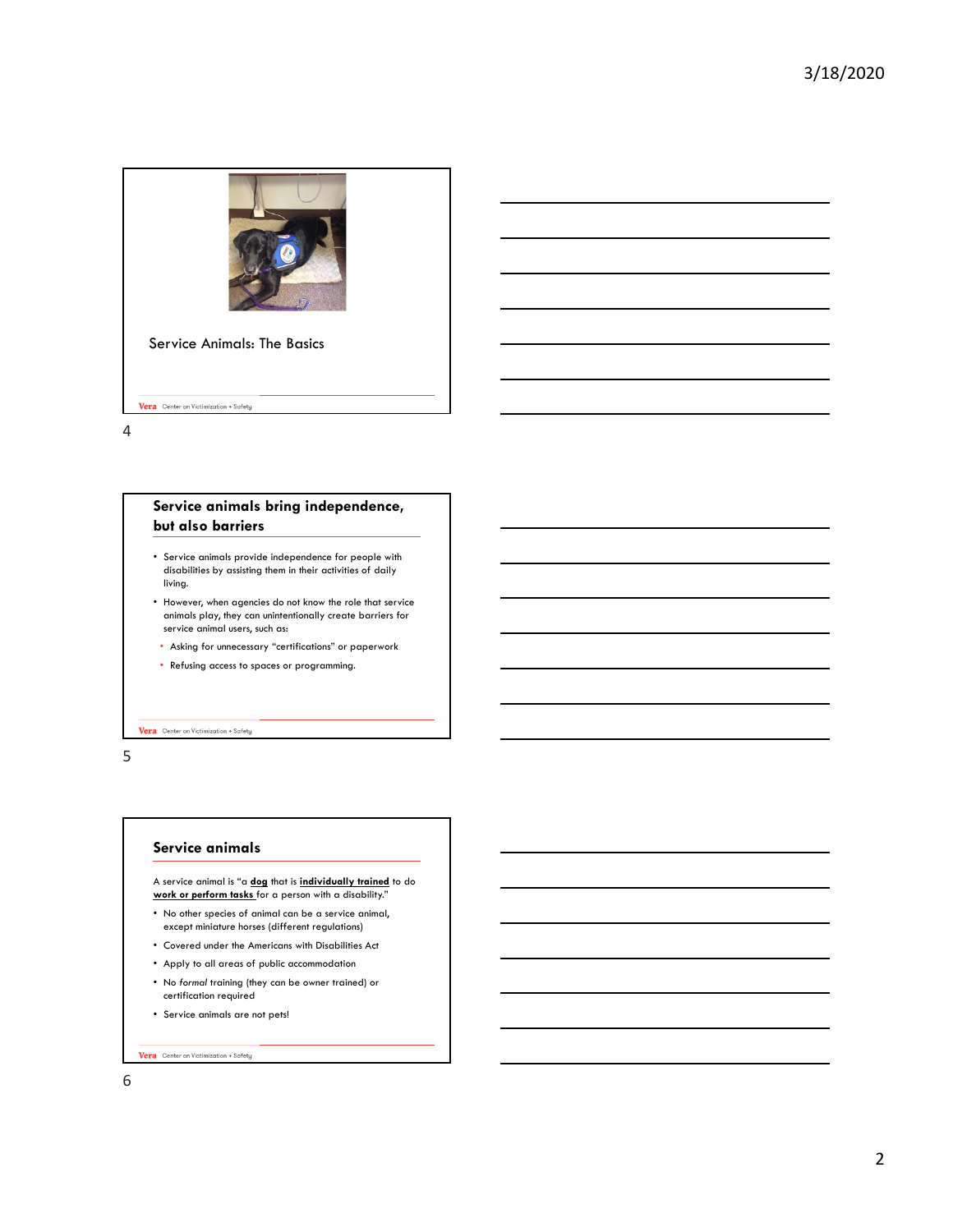## **Identifying a service animal**

Staff can ask two questions to "verify" that the animal is a service animal:

- 1. Is the animal (dog or miniature horse) a service animal required because of a disability?
- 2. What task(s) is the animal trained to perform for [the person with the disability]?

#### Vera Center on Victimization + Safety

7

## **Cannot ask**

## Staff CANNOT:

- 1) Ask about the person's disability;
- 2) Require medical documentation;
- 3) Require "certification" or documentation that the animal is a service animal.

#### Vera Center on Victimization + Safety

8

## **Tasks service animals may do for their handlers**

- Some example tasks a service animal might be trained to do are:
- Alerting to noise (examples: alarms, noises, smoke detectors, cars)
- Alert to physiological changes (examples: blood pressure, blood glucose, seizure)
- Interrupting behavior (examples: interrupting panic attacks or self-injurious behavior)
- Opening and closing
- Retrieving items
- Getting help
- Balance related tasks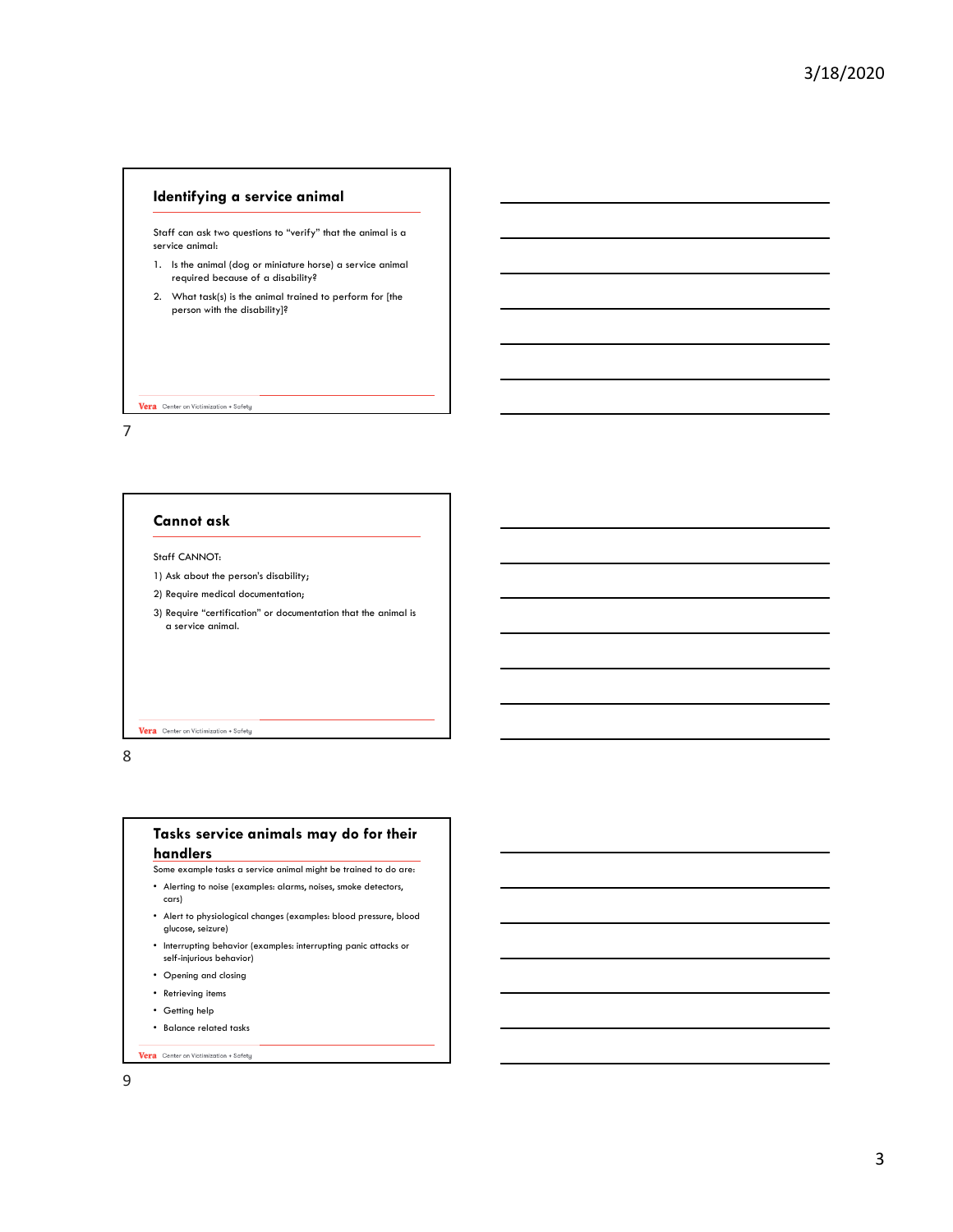## **Different than emotional support animals**

- **Emotional support animals (ESAs)** play vital roles in the lives of many people with disabilities… but they are not covered by the Americans with Disabilities Act (ADA).
- ESAs are not specifically trained to perform tasks.
- If, however, you are an entity covered by the Fair Housing Act (FHA), it is important to know the requirements for ESAs, as you may be subject to both the ADA and FHA.

Vera Center on Victimization + Safety

10

## **Different than therapy dogs**

- **Therapy dogs** provide comfort, affection, and love to people in need.
- They are not trained to perform specific tasks for a specific handler.
- They can often be certified.
- They are offered access to spaces at the discretion of a facility/entity.

#### Vera Center on Victimization + Safety

11

It's a Service Animal… Now What? Frequently Asked Questions for Nurse Examiners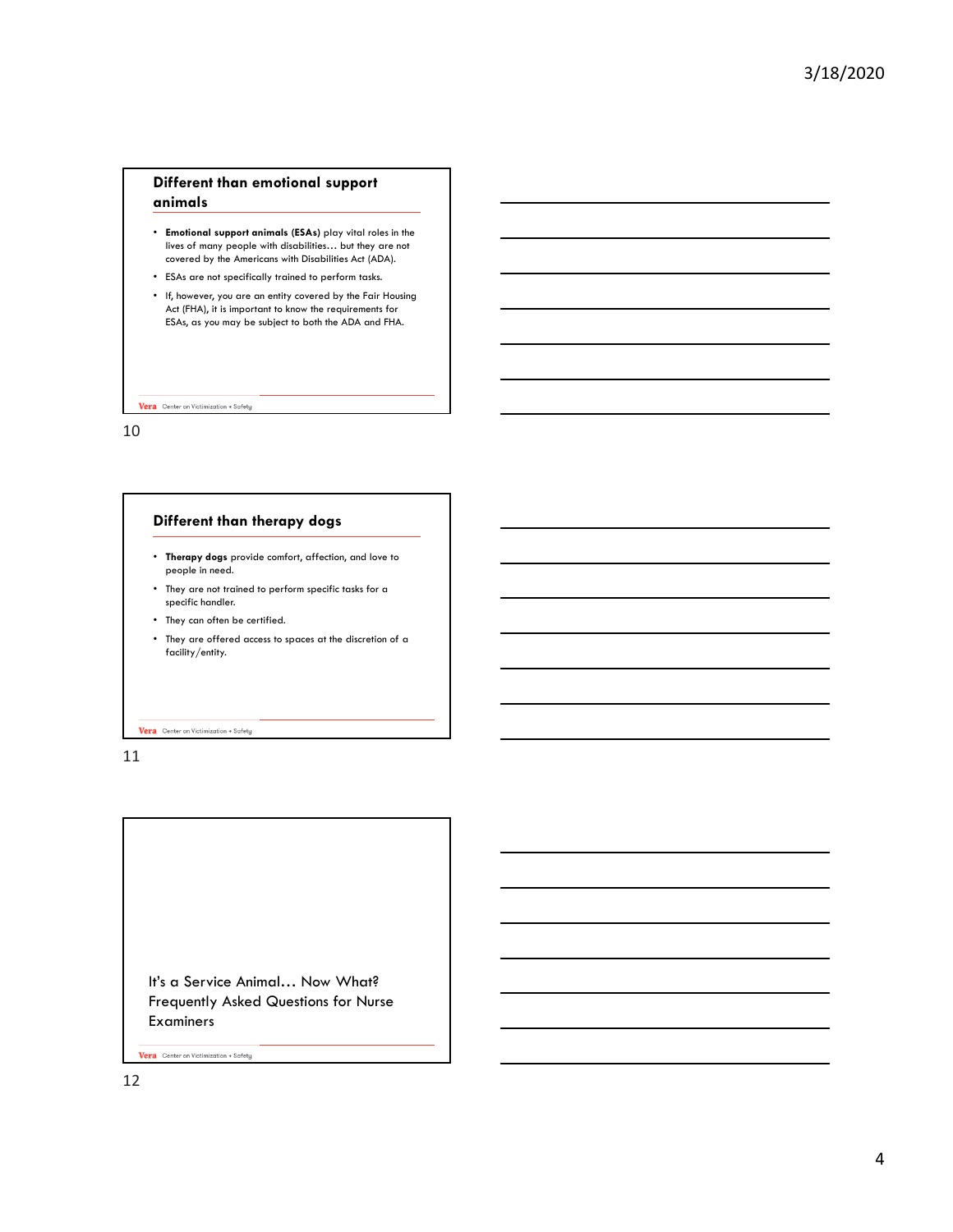

13

## **Answer: Service animal access**

Service animals must be allowed to accompany their handlers wherever the general public is permitted.

There are exceptions for sterile environments such as operating rooms and burn units. Doctor's offices and hospitals generally are not exclusion areas.

Vera Center on Victimization + Safety

14



Vera Center on Victimization + Safety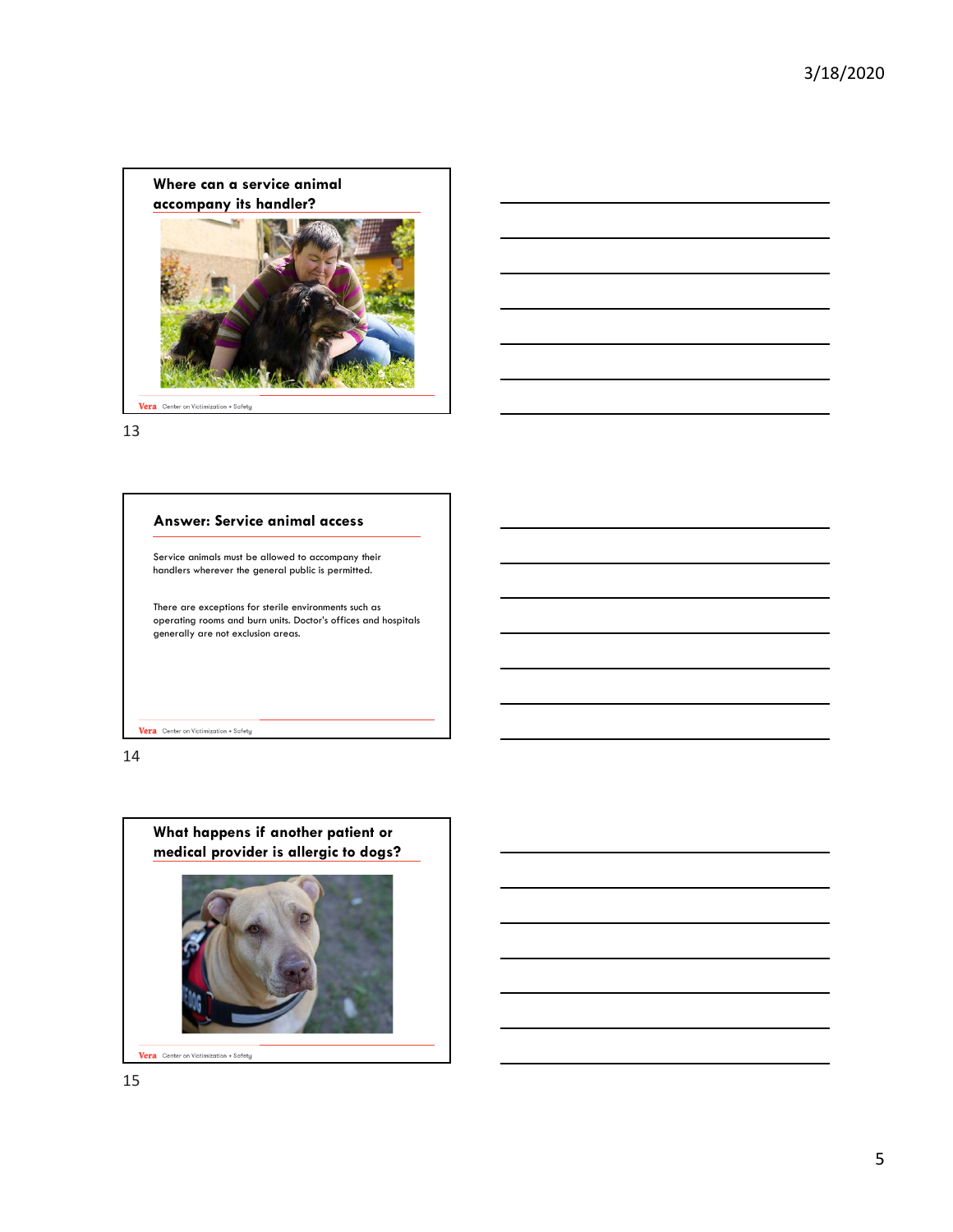# **Answer: Allergies**  The health care facility is required to make accommodations to serve both patients receiving care (the service animal handler and the person with allergies)… • Facilities should develop a policy to ensure a uniform response • Ensure equal service provision If the medical provider is allergic, is there another provider who can conduct the exam?

16

Vera Center on Victimization + Safety



17

#### **Answer: Destructive or dangerous**

- Service animals are expected to be well behaved and not destructive or dangerous. They should be in the control of the handler at all times.
- If the animal is a threat to the safety of others, it is within the medical provider's rights to ask the *animal* to leave (not the handler).
- Do not leap to removal, explore other solutions, such as discussing a care plan for the animal with the owner and seeking additional supports.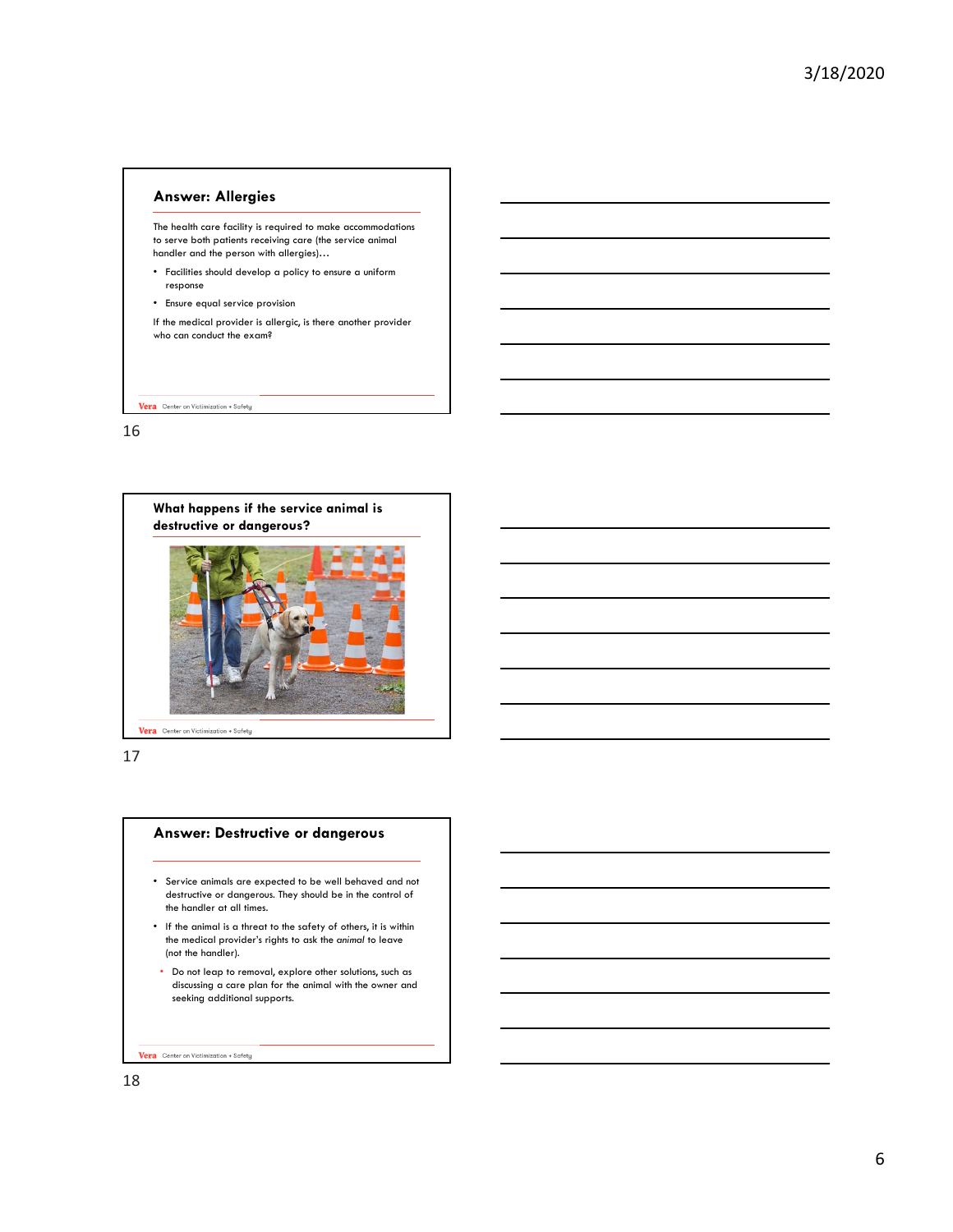

19

# **Answer: Key considerations for nurse examiners**

- Consider the trauma both the patient and the service animal have experienced
- Abusers target service animals
- Both the patient and the service animal are in a new environment
- There may be a changed relationship between the dog and the handler

#### Vera Center on Victimization + Safety

20

## **Key considerations (2)**

- Service animals are trained to minimize interaction with others when working
- Never pet a service animal without asking for permission
- Do not talk or whistle or otherwise distract the service animal
- **The key: Ignore working service animals to the extent possible**